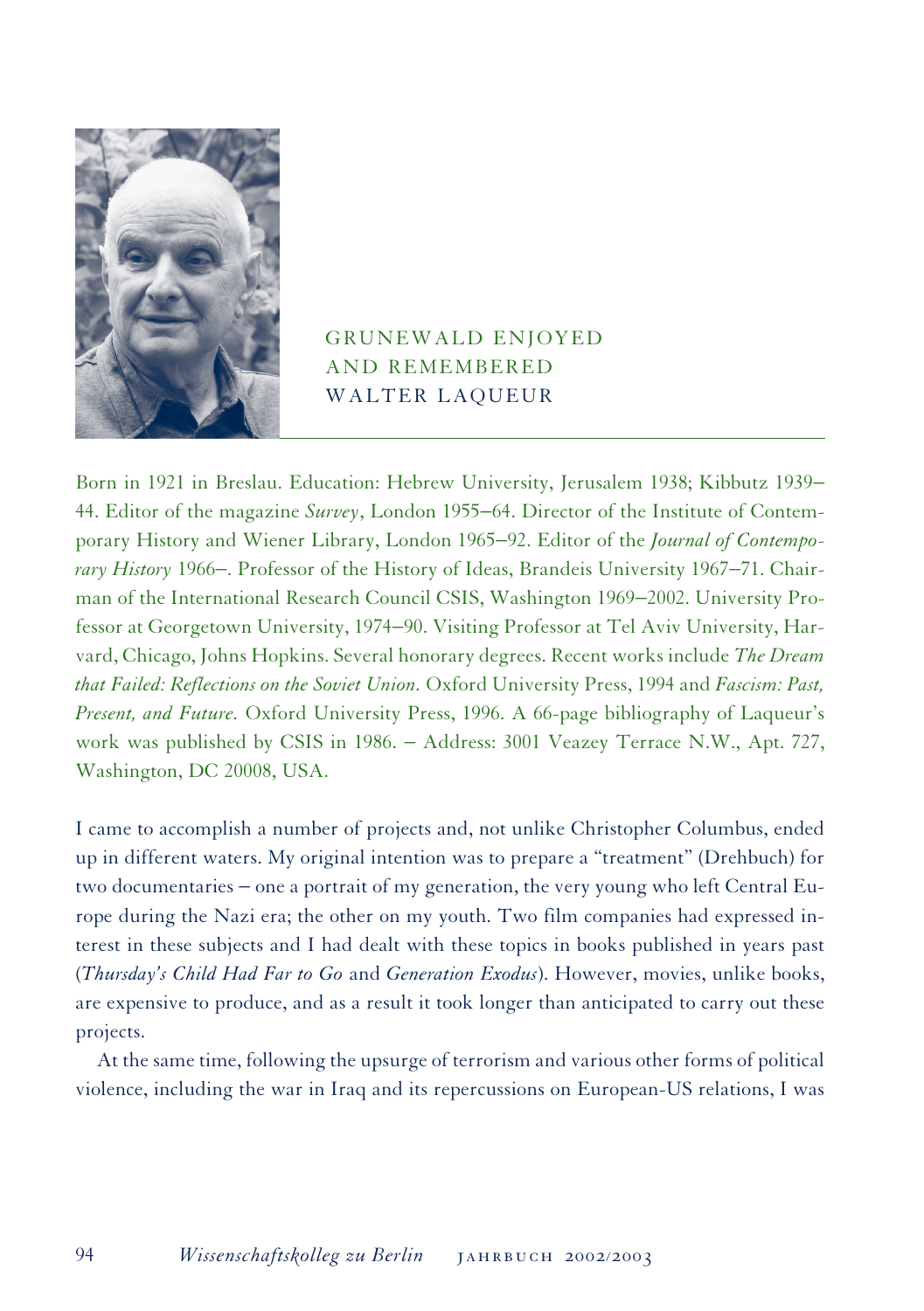sidetracked and spent a considerable amount of time commenting on current affairs, writing articles, and being interviewed. I also put the finishing touches to a book entitled *No End to War*, which was published in spring of 2003 in English, German, and several other languages. Back in the 1970s, I was one of a small group that engaged in the systematic study of guerrilla warfare and terrorism. Since then this has become a very crowded field, but there still was considerable demand, for weeks almost insatiable, for analysis and comment. I do not regret this lengthy interlude (of being sidetracked); at a time of crisis there is always a strong urge to communicate one's ideas. But intellectually, these issues are not very challenging. They are complicated, that is to say there are no simple, monocausal answers, and generalizations are difficult – often impossible – simply because the sources and manifestations of terrorism vary from country to country. But the basic issues are still fairly clear, even though there is frequently considerable resistance against accepting them for psychological or ideological reasons − for instance that, in most cases, poverty is not the prime factor generating terrorism, or the idea that all ethnic conflicts can be peacefully solved. In other words, the main task in this field is not the discovery of some new laws of the hidden motivation of terrorism but repeated and patient explanation of the knowledge that has been amassed in this field. It is not so much a question of new discovery and research, but of explanation.

And so after several months I went back to an old project on Jerusalem in which I had engaged in 2000−01. This is neither a history of the city nor a sociological study; I took Jerusalem (personalities, places, events) as a starting point for reflections on the past and the future of a variety of issues including religious fundamentalism, national strife, the Kibbutz, the fate of various ethnic groups that had settled in Jerusalem, ranging from the Sefardi aristocracy and the German Jews to the Moroccans and the Russian immigrants. I was also dealing with the development of intellectual life in the city from the 1920s on. The book is based on a variety of sources, including personal experience and literature, and I was greatly helped by a number of Fellows in my year who read some of the manuscripts and made valuable suggestions.

But as important as these projects was the fact of simply staying in Berlin and at the Wissenschaftskolleg. While I know Germany fairly well and had been in Berlin many times, I had never been there longer than a few weeks. Exposure for a longer period at a time of political, social, and economic tensions was of particular interest. We explored both the neighborhood of Berlin (north and south and east) which I hardly knew as well as other parts of Germany, Switzerland, and Austria. However difficult the economic situation,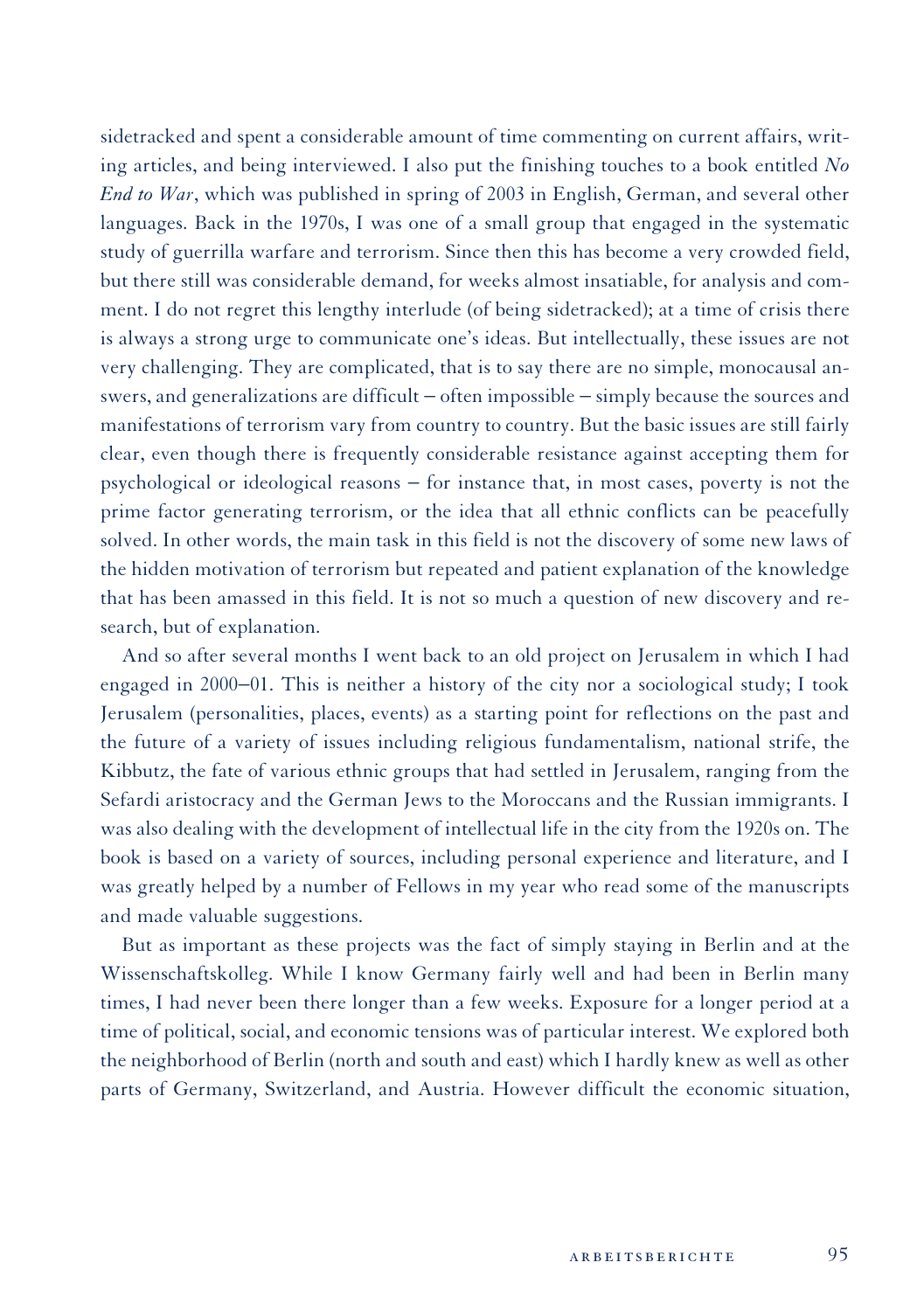Berlin has become during the last decade something like the capital of Europe. This manifested itself in a variety of fields − the number of cultural and political events every day, as well as the number of visitors from outside the capital and from abroad. At the Wissenschaftskolleg (and in places such as the Gendarmenmarkt at midnight), we met friends and acquaintances and some whom we had wanted to meet for a long time but never had. Walking with a guidebook in the vicinity of the Villa Walter, I realized that someone whose name was familiar to students of German cultural history had lived in about every other house.

All this contributed to a better understanding of contemporary Germany, essential for a student of Germany; newspapers and books are accessible anywhere on the globe, and owing to computer technology it is possible to listen to German radio and (up to a point) watch German TV from afar – but this cannot replace live contact.

The same is true with regard to meetings in the Wissenschaftskolleg − e-mail exchanges with colleagues, however valuable, are usually ad hoc, pursuing a certain question, whereas seemingly aimless conversation over lunch and on many other occasions in the Wissenschaftskolleg (I am not enamored by the abbreviation) was more often than not unfocussed, unpredictable, and therefore quite enlightening; it certainly contributed to my general education, ranging from topics such as the history of modern art to India in the twentieth century and Jews in the Islamic world in the Middle Ages.

As for the seminars, I am of two minds; the intention is laudable, but it seems to me that specialization has unfortunately progressed so much (the famous "two cultures") that it has become sometimes exceedingly difficult and perhaps even impossible to bridge them, that is to say to explain research, unless those attending have minimal scientific knowledge. Fellows will attend such presentations out of a feeling of duty and politeness vis-à-vis their colleagues, but I am not sure (based on my own experience) that they will be able to make contributions that are of value. One cannot, of course, generalize and lay down hard and fast rules. Some topics are accessible to the nonspecialists, others are not.

I wonder whether the following should not be given a try − one or two monthly meetings on topics of more general interest. I found in private conversation that there is great interest among Fellows about (for instance) the organization of various aspects of cultural life in West and East − and the problems confronting it. The structure of German universities is quite different from that in other countries and there is curiosity to know more: the status and the function of the professor and the student body − how do today's students compare